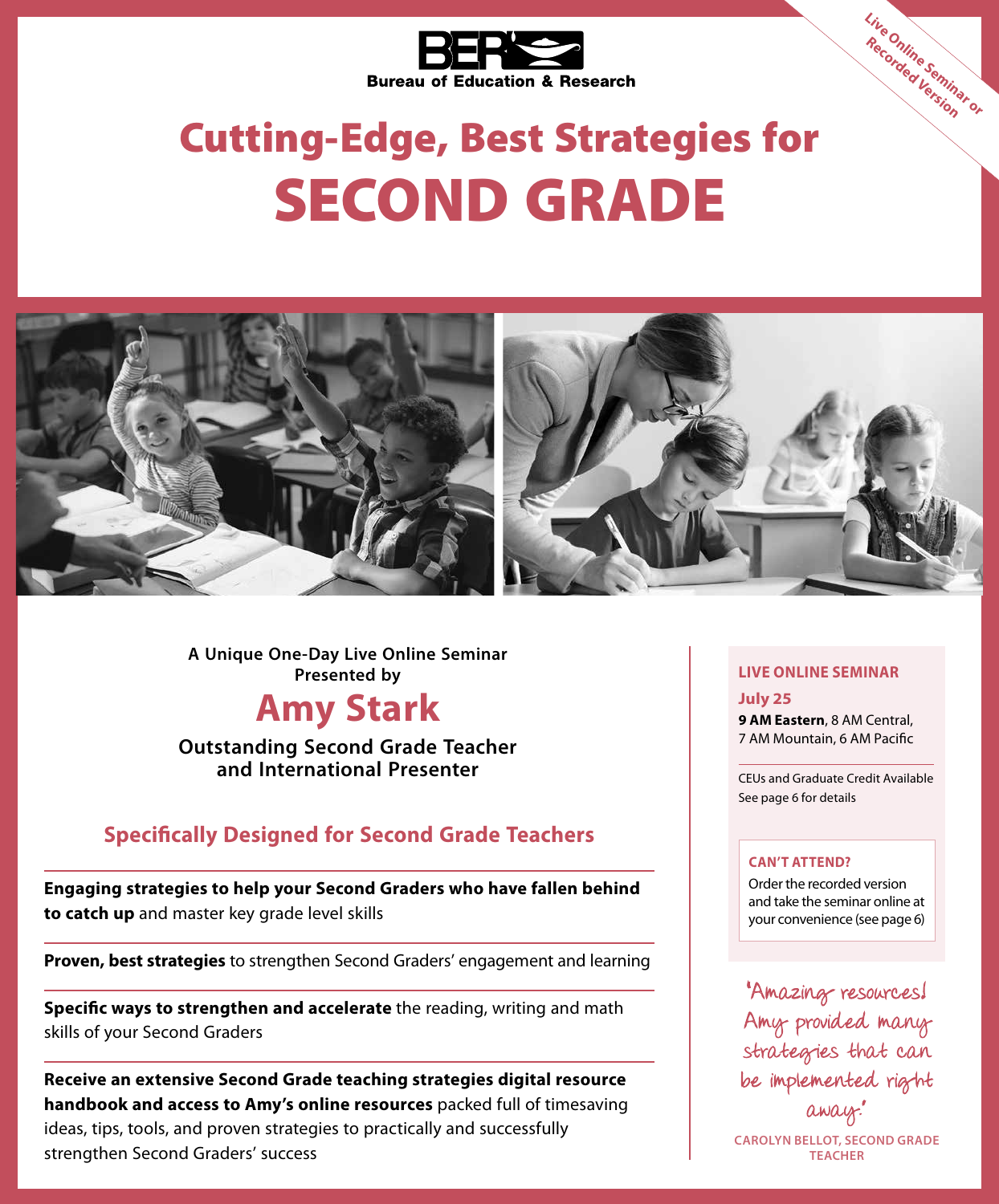### **Ten Key Benefits of Attending**

"There were so many great ideas and examples Amy shared that I can put into use right away" **– LEOTA FOOTE, TEACHER**



**Who Should Attend** Second Grade Teachers

**1. Accelerate and Catch Up Your Second Grade Students Who Have Fallen Behind** Strengthen the learning of your Second Graders' decoding, comprehension, fluency, writing, speaking and listening skills … Maximize your students' conceptual understanding and fluency in math

#### **2. Lessen Your Second Graders' COVID Gap**

Catch up your Second Graders' skills attainment with timesaving, easy-to-use techniques perfect for Second Grade

#### **3. Differentiate Your Second Grade Math Instruction**

Practical student and teacher-friendly ideas to help your Second Graders catch up and to enhance their success in math … Discover how to implement these ideas to maximize the effectiveness of your math lessons

#### **4. Identify Gaps in Your Second Graders' Learning and What to Do About It**

Gain efficient, easy-to-use formative assessments to help you pinpoint gaps in your students' learning … Inform your instruction and meet the learning needs of your second graders

#### **5. Reinforce Explicit Skills Instruction in Second Grade**

Target your mini-lessons to the needs of your students – whether in whole class or small groups … Gain numerous student-tested ideas you can easily adapt to your instruction

#### **6. Innovative Ways to Incorporate STEM into Your Second Grade Classroom**

Discover effective lessons and ways to integrate STEM into your Second Grade classroom … Build your students' creative thinking and problem-solving skills

#### **7. Help Your Second Grade Students Develop Strong Number Sense**

Discover powerful and fun activities designed to increase the number sense of ALL your Second Grade students … Learn engaging number sense routines your students will love

#### **8. Increase Second Graders' Writing Fluency in Powerful, Fun and Strategic Ways**

Explore time-efficient ways to develop the writing fluency of your Second Graders across the curriculum … Scaffold and expose your students to writing skills through a variety of experiences

#### **9. Strengthen Your Second Graders' Reading and Writing Success**

Incorporate new strategies to ensure your students develop the skills to become fluent readers and writers … Develop lessons and experiences that target and reach all levels of your Second Graders

#### **10. Receive an Extensive Second Grade Strategies Digital Resource Handbook and Special Online Access**

You'll receive an extensive digital resource handbook that includes detailed descriptions and practical applications of each of the ideas presented … Gain special online access to Amy's Padlet with a wealth of resources … All resources and strategies are perfect for Second Grade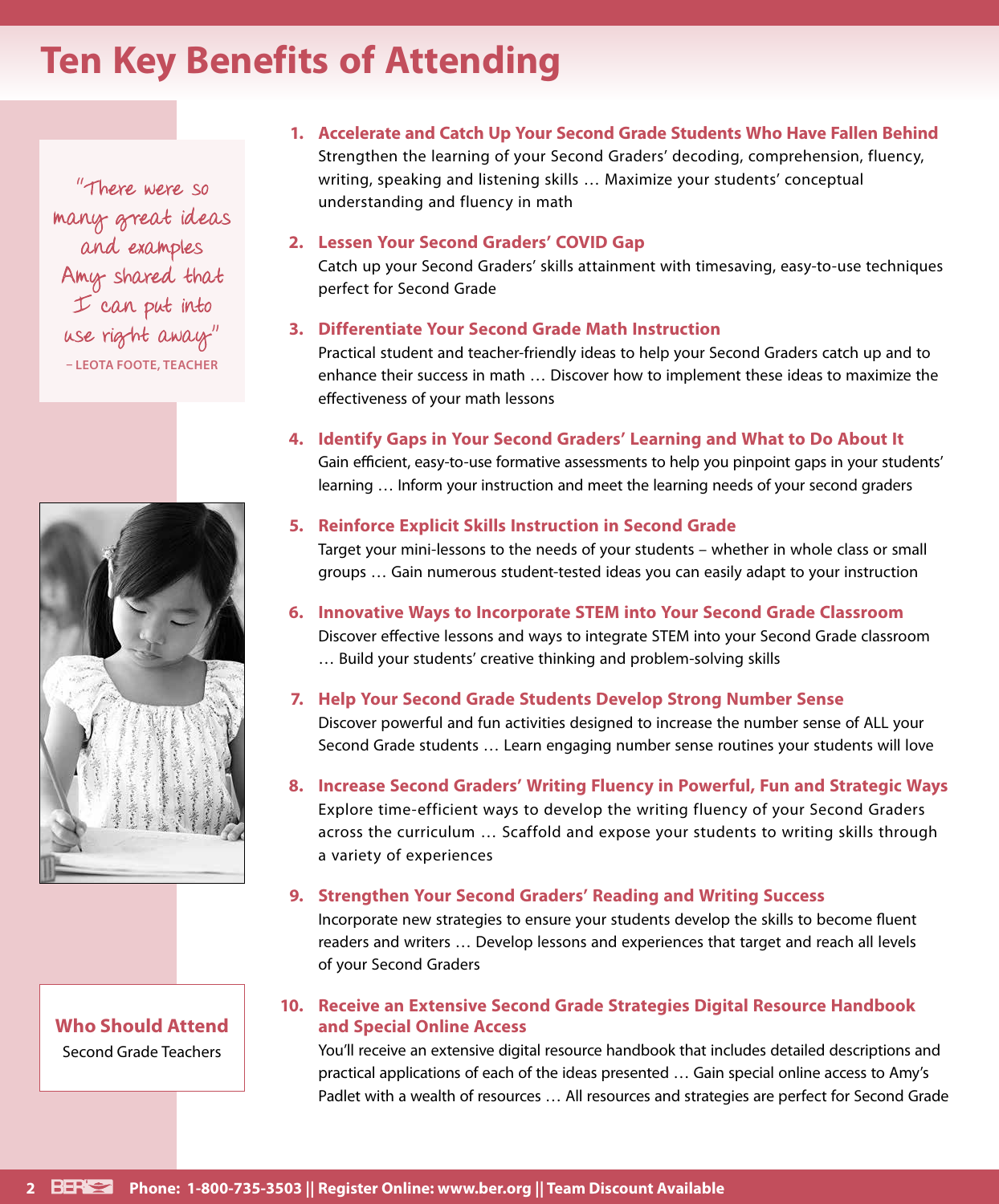## **Outstanding Strategies You Can Use Immediately**

#### **What You Will Learn ...**

- **•** Innovative instructional strategies to **catch your Second Graders up and boost their achievement**
- **•** Quick formative assessments that allow you to **take action quickly and close the learning gap**
- **• Specific reading strategies** to strengthen your Second Graders' comprehension
- **• Engaging, high interest and motivating activities** that build students' confidence and competence in math
- **• Specific phonics and reading ideas** to catch up your students who have fallen behind
- **• Innovative writing lessons** that will build your Second Graders' writing fluency
- **• Numerous, ready to use mini lessons** for scaffolding your students' reading and writing across the curriculum
- **• Innovative games** to help your Second Graders master computation skills
- **• Timesaving, doable ways to differentiate lessons** to be accessible for all second grade levels
- **• Specific ways to utilize STEM lessons** that are engaging and easily adaptable to your instruction
- **• Immediately usable tools and strategies** to help keep students engaged and ensure active participation in learning
- **• Ideas, Ideas, Ideas**  outstanding sample lessons, materials and techniques to enhance your instruction, motivate your Second Graders and significantly boost their achievement





"This was a very engaging seminar and I am excited to take these tools and apply them in my instruction with my Second Graders." **– JUDITH MARSH, SECOND GRADE TEACHER**

#### **Practical Ideas and Strategies**

Are you looking for the best ways to provide differentiated, engaging second grade instruction in the face of a growing gap in your students' academic achievement due to COVID? If so, you won't want to miss this strategy-packed seminar by outstanding Second Grade Teacher and international presenter, **AMY STARK**! The focus of this seminar is on the most effective, cutting-edge instructional strategies specifically for Second Grade teachers. Learn dozens of ideas for helping better support the learning of all your Second Graders, from struggling to high performing students, and ways to continually monitor and target your instruction based on student needs.

Join Amy for a fast-paced day packed with the best cutting-edge, practical, use-tomorrow Second Grade-tested strategies! You'll receive an extensive digital resource handbook filled with dozens of practical, easy-to-implement strategies, and special access to Amy's online resources designed specifically for Second Grade. You will leave with renewed enthusiasm and a wealth of innovative ideas for strengthening the learning of your Second Grade students.

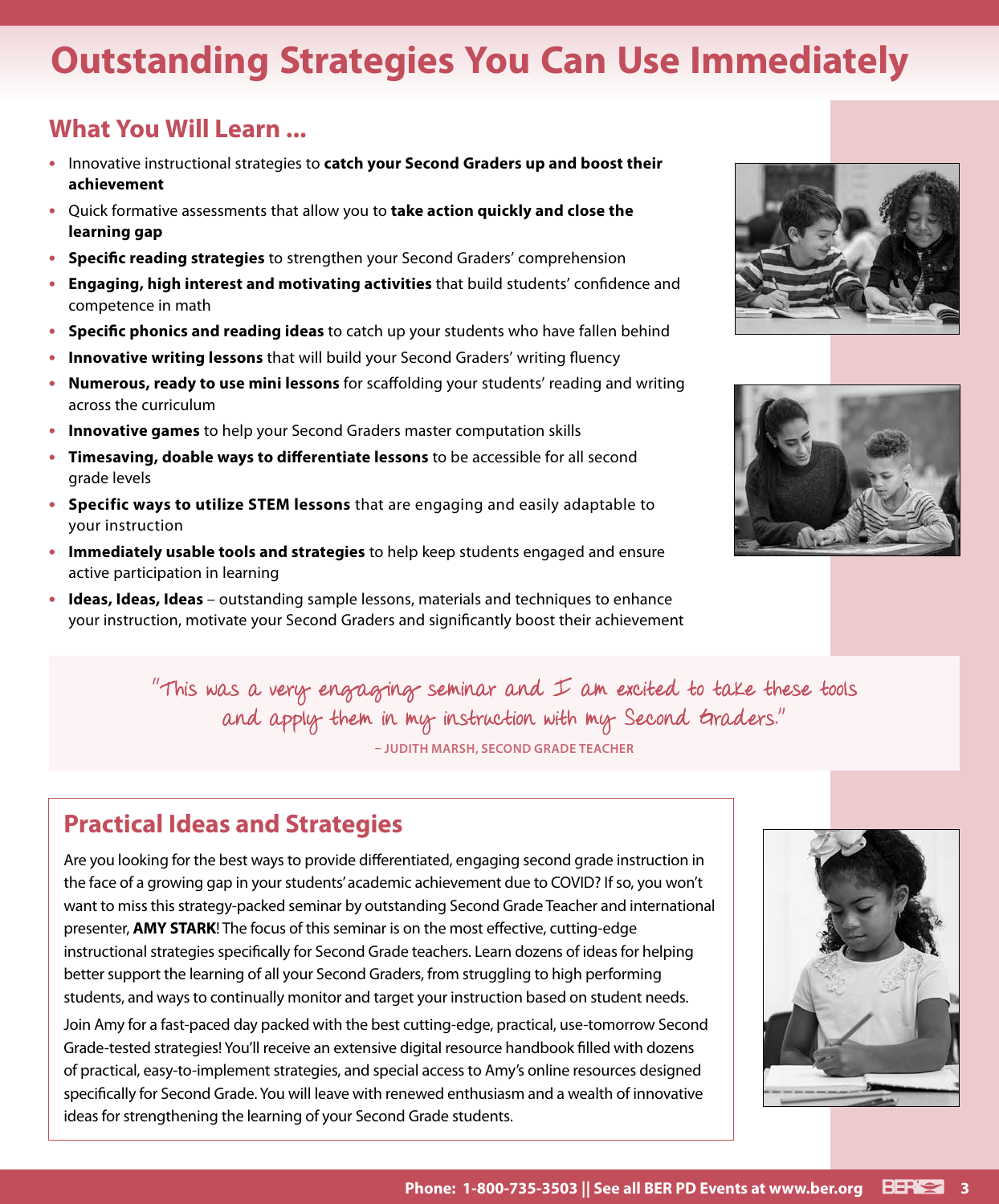### **A Message From Seminar Leader, Amy Stark**



#### **Uniquely Qualified Instructor**

**AMY STARK** is a National Board Certified Teacher, author and international presenter. Amy is currently a Second Grade classroom teacher, with more than 30 years of primary teaching experience. Drawing from her many years as a classroom teacher, Amy's seminars are fast-paced, interactive and highly engaging, providing you with many strategies to use tomorrow in your Second Grade program. Participants regularly praise Amy's practical, easy-to-implement and budget-friendly ideas. Amy has a wealth of Second Grade-proven strategies to help you catch up students who have fallen behind and greatly increase all your students' engagement, understanding and achievement. She is the author of *Cutting-Edge, Best Strategies for SECOND GRADE*, the extensive digital resource handbook she developed specifically for this strategy-packed seminar that you can use immediately in your Second Grade instruction.

Dear Colleague:

Teaching provides us with many joys as well as challenges. This has been especially true during our work as educators as a result of COVID-19. Like educators all around the country, I have faced these challenges on a daily basis with my own Second Grade class. I have also talked with many Second Grade teachers who are concerned about meeting the needs of all their students, especially those who are struggling or who have gaps in their learning.

I have designed this seminar to provide you with cutting-edge ideas, strategies, activities, and tools you can use to enhance your Second Grade program! During this fast-paced, action-packed day, you will learn Second Grade-tested techniques for implementing innovative teaching practices across the curriculum. We will explore successful strategies to help you work smarter, not harder using the latest, best instructional practices for Second Grade. You can immediately implement these strategies and ideas into your own program, confident they will work. This is because every activity, idea, strategy, and lesson I share has been classroom-proven and tested with my own Second Grade students.

Along with the comprehensive Second Grade resource handbook you will receive, I will share many samples of actual Second Grade work. My goal is to give you the most practical, successful methods to apply and adapt the very best, cutting-edge teaching techniques to help you meet the needs of all your Second Grade students.

Be prepared to step into your students' shoes as I demonstrate these exciting and engaging techniques that you can take and use immediately. I look forward to sharing a wealth of ideas and teaching strategies with you that will energize you and significantly boost the achievement of your Second Graders.

Sincerely,

Any P. Stark

Amy Stark

**P.S. This day will be packed with innovative, ready-to-use, inexpensive, practical ideas and activities ideal for Second Grade. Plus, you'll receive an idea-packed Second Grade resource handbook, and access to my online collection of ideas.**

"I have designed this seminar to provide you with cutting-edge ideas, strategies, activities, and tools you can use to enhance your Second Grade program!"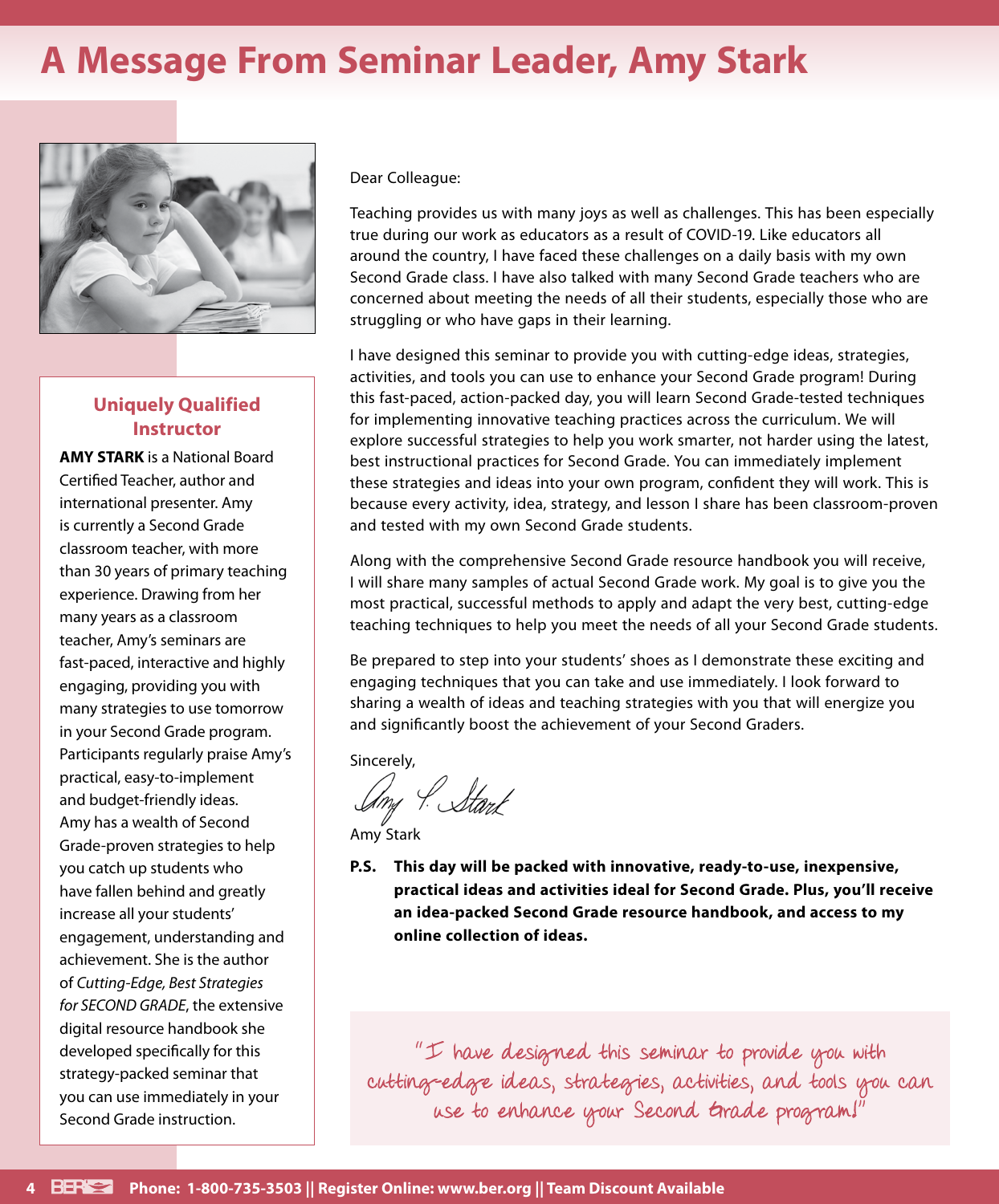### **What Your Colleagues Say About Amy Stark**

*"Awesome resources, and Amy provided us with strategies we can directly implement."* **Jacqueline Hottmann, Teacher**

*"Amy was creative in her delivery and I loved the games I can use with my students."* **Ruth R Jones, Second Grade Teacher**

*"I learned a lot of ideas that I am excited to use with my students."*

**KaBreya Sharp, Teacher**

*"I was impressed. The day went by very quickly and I learned a lot. Very much worth my time! Thank you, Amy!"* **Shalon Hansen, Teacher**

*"This was a great seminar. Amy – thank you for providing so many useful strategies and takeaways! "* **Janelle Hamm, Second Grade Teacher**



*"I have taught second grade for 15 years and Amy provided so many wonderful, beneficial and easy-to-incorporate ideas!"* **Kathleen Jackson, Second Grade Teacher**

*"Amy offered a great deal of practical resources and information. I am excited to implement a great deal of what we discussed today."* **Lindsay Ortega, Second Grade Teacher**

*"This was so informative and I'm very excited to implement your ideas with my Second Grade students. Thank you so much!"* **Carly Gasser, Second Grade Teacher**

*"I thoroughly enjoyed Amy's seminar and feel that she has given me a wealth of solid strategies, and Amy's padlet is wonderful and packed with resources!"*

**Tamara Caraker, Second Grade Teacher**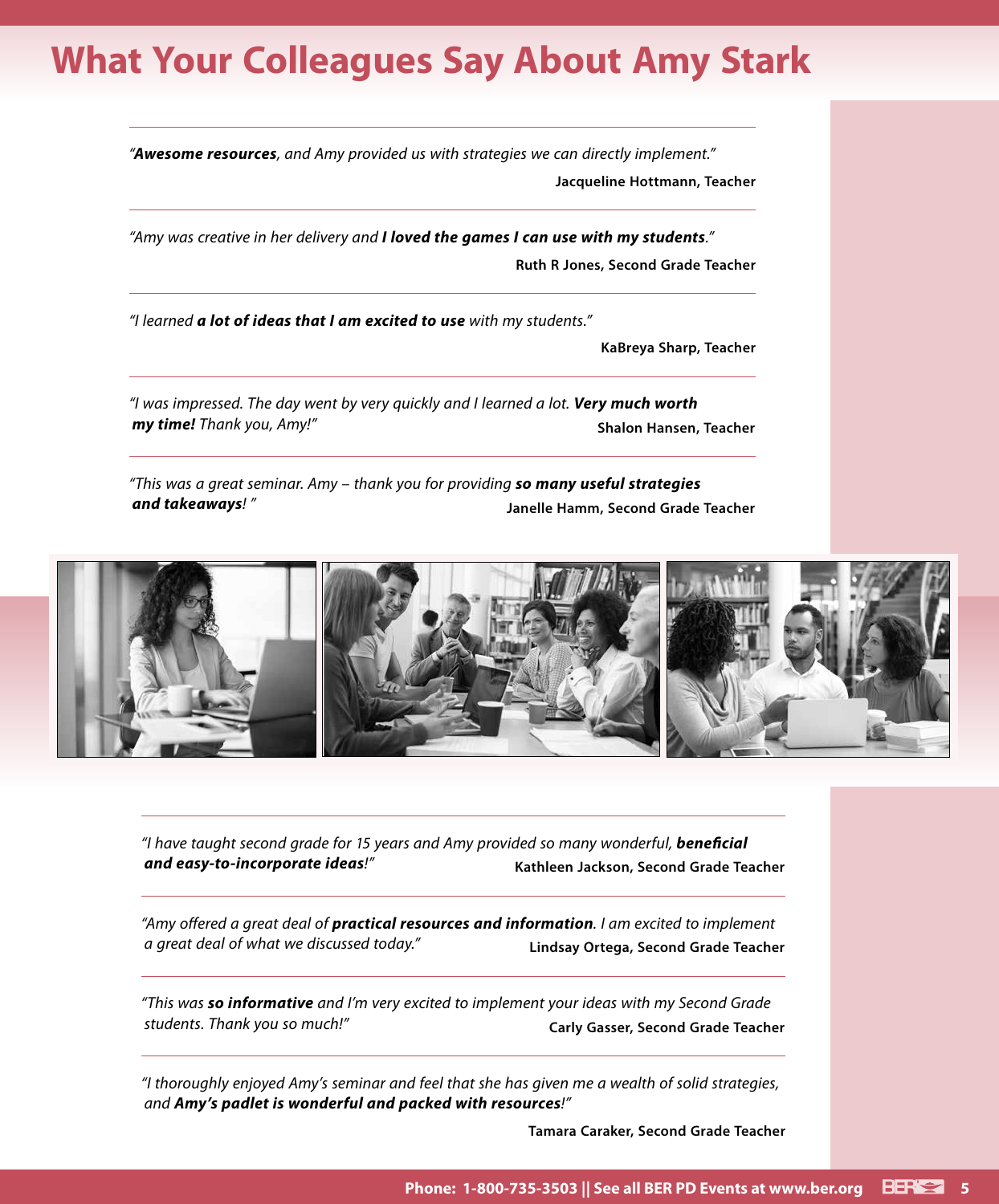### **Special Benefits of Attending**



"Excellent! I have lots of valuable tools to take back to use with my Second Graders."

**– NANCY WILLIAMS, SECOND GRADE TEACHER**

#### **On-Site Training**

Most BER seminars can be brought to your school or district in-person or online. See the options at www.ber.org/onsite or call 877-857-8964 to speak to one of our On-Site Training Consultants.

#### **Extensive Second Grade Digital Resource Handbook**

You will receive an extensive digital resource handbook giving you access to countless strategies. The handbook includes:

- New, classroom-tested methods that increase Second Graders' math, reading, and writing skills
- Current, innovative strategies for developing a student-centered culture where Second Graders love to learn
- Dozens of outstanding, FREE digital resources that can immediately be used with your Second Graders
- Differentiated activities to use across the curriculum to help decrease the learning gap of your Second Graders
- List of websites, books and resources to enhance your Second Grade instruction
- Special online access to Amy's Padlet with a wealth of resources

#### **Consultation Available**

Amy Stark will be available for consultation regarding your questions and the unique needs of your own Second Grade Program.

#### **Meet Inservice Requirements / Earn State CEUs**

Participants of Live Online Seminars and those completing the Recorded Version online can receive a certificate of participation that may be used to verify five continuing education hours. For details about state CEUs available, visit www.ber.org/ceus

#### **Earn One to Four Graduate Semester Credits**



Up to four graduate level professional development Massachusetts credits are available with an additional fee and completion of follow-up practicum activities. Details for direct

enrollment with University of Massachusetts Global will be available at this program.

#### **Can't Attend?**

#### **Other Professional Development Options:**

#### **Recorded Version of the Seminar**

A video recorded version of this seminar will be available to take online at your convenience. You'll have access to the entire course and to the extensive digital resource handbook. Optional CEUs and graduate credit available. To enroll, see registration form on page 7.

#### **Related On-Demand Online Courses**

BER offers educators a wide range of online courses that are affordable, fun, fast, and convenient. BER is now offering On Demand Video-Based courses. You may earn optional graduate-level credits for most courses. See the catalog of available courses at www.ber.org/online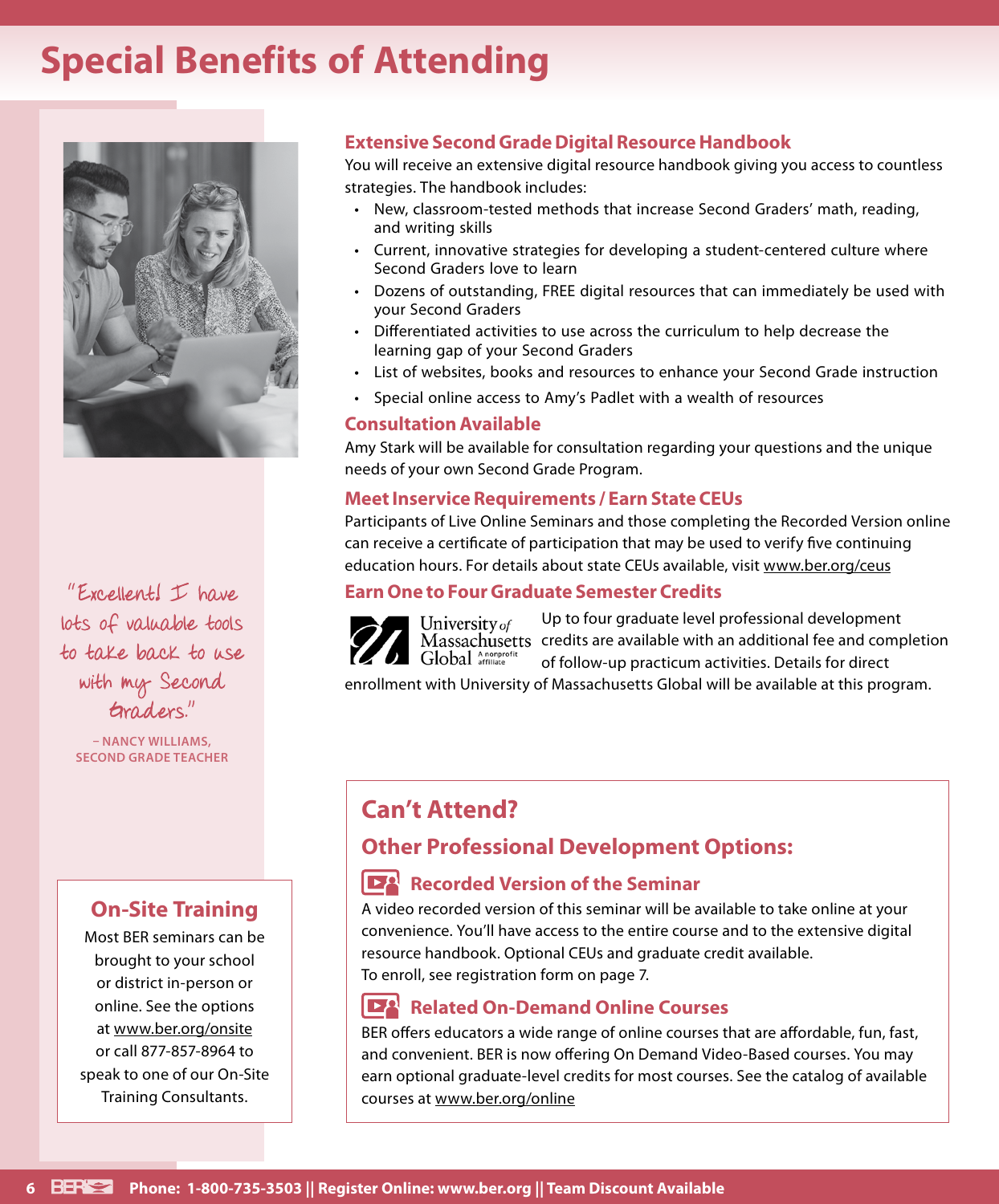### Cutting-Edge, Best Strategies for SECOND GRADE

| <b>Registration (2SS2M1)</b>                                                                                                                                                                                                                      | <b>FIVE EASY WAYS TO REGISTER:</b>                                                                                                                                                                                         |
|---------------------------------------------------------------------------------------------------------------------------------------------------------------------------------------------------------------------------------------------------|----------------------------------------------------------------------------------------------------------------------------------------------------------------------------------------------------------------------------|
| □ 1. LIVE ONLINE: July 25, 2022 (Start time: 9 AM Eastern)                                                                                                                                                                                        | <b>REGISTER ONLINE at: www.ber.org</b>                                                                                                                                                                                     |
| $-$ or $-$<br>2. I'd like to order the recorded version of this seminar<br>П                                                                                                                                                                      | <b>EMAIL this form to: register@ber.org</b>                                                                                                                                                                                |
| <b>FIRST NAME</b><br>M.I.<br><b>LAST NAME</b>                                                                                                                                                                                                     | PHONE toll-free: 1-800-735-3503<br>(Weekdays 5:30 am - 4:00 pm Pacific Time)                                                                                                                                               |
|                                                                                                                                                                                                                                                   | FAX this form to: 1-425-453-1134                                                                                                                                                                                           |
| POSITION, SUBJECT TAUGHT<br><b>GRADE LEVEL</b>                                                                                                                                                                                                    | MAIL this form to: Bureau of Education & Research<br>915 118th Avenue SE . PO Box 96068<br>Bellevue, WA 98009-9668                                                                                                         |
| SEMINAR NUMBER: _<br>(Please see list above)                                                                                                                                                                                                      |                                                                                                                                                                                                                            |
| List additional registrants on a copy of this form                                                                                                                                                                                                | <b>Program Hours</b>                                                                                                                                                                                                       |
| <b>SCHOOL NAME</b><br><b>SCHOOL MAILING ADDRESS</b>                                                                                                                                                                                               | All Live Online Seminars are scheduled 9:00 a.m. - 3:30 p.m. in the time zone<br>indicated. Check in 15 minutes prior. Registrants will be sent login information<br>by email four days before their Live Online Seminar.  |
|                                                                                                                                                                                                                                                   |                                                                                                                                                                                                                            |
|                                                                                                                                                                                                                                                   | Fee                                                                                                                                                                                                                        |
| <b>CITY &amp; STATE</b><br>ZIP CODE                                                                                                                                                                                                               | The registration fee is \$279 per person, \$259 per person for groups of<br>three or more registering at the same time. Call us at 1-800-735-3503<br>for groups of ten or more. Payment is due prior to the program.       |
| <b>SCHOOL PHONE NUMBER</b><br>HOME PHONE NUMBER                                                                                                                                                                                                   | Fee includes seminar registration, a certificate of participation and                                                                                                                                                      |
| $\rightarrow$<br>$\lambda$<br>- 1                                                                                                                                                                                                                 | an extensive digital resource handbook. The fee is the same for<br>Live Online Seminars or Recorded Seminars.                                                                                                              |
| Registration confirmations and login details are sent via e-mail                                                                                                                                                                                  |                                                                                                                                                                                                                            |
| E-MAIL ADDRESS (REQUIRED FOR EACH REGISTRANT)                                                                                                                                                                                                     | <b>Cancellation/Substitutions</b>                                                                                                                                                                                          |
| HOME MAILING ADDRESS                                                                                                                                                                                                                              | 100% of your paid registration fee will be refunded if you can't attend<br>and notify us at least 10 days before the seminar. Late cancellations<br>made prior to the event date will be refunded less a \$15 service fee. |
| <b>CITY &amp; STATE</b><br>ZIP CODE                                                                                                                                                                                                               | Substitutions may be made at any time without charge.                                                                                                                                                                      |
|                                                                                                                                                                                                                                                   | <b>Further Questions</b><br>Call the Bureau of Education & Research (800) 735-3503 or visit us<br>online at www.ber.org                                                                                                    |
| <b>IMPORTANT - PRIORITY ID CODE: E2SS2M1</b>                                                                                                                                                                                                      |                                                                                                                                                                                                                            |
|                                                                                                                                                                                                                                                   | <b>Program Guarantee</b>                                                                                                                                                                                                   |
| <b>METHOD OF PAYMENT - Team Discount Available</b><br>The registration fee is \$279 per person,<br>for teams of three or more registering at the same time, the fee is \$259<br>per person. Payment is due prior to the program. No cash, please. | We stand behind the high quality of our programs by providing the<br>following unconditional guarantee: If you are not satisfied with this<br>program, we'll give you a 100% refund of your registration fee.              |
| $\Box$ A check (payable to <b>Bureau of Education &amp; Research</b> ) is attached                                                                                                                                                                |                                                                                                                                                                                                                            |
| $\Box$ A purchase order is attached, P.O. # $\Box$<br>(Be sure to include priority ID code on the P.O.)                                                                                                                                           |                                                                                                                                                                                                                            |
| □ MasterCard<br>$\Box$ VISA<br>$\Box$ Discover<br>$\Box$ Charge my:                                                                                                                                                                               |                                                                                                                                                                                                                            |
| MO/YR                                                                                                                                                                                                                                             |                                                                                                                                                                                                                            |
| (Found on back of card)                                                                                                                                                                                                                           |                                                                                                                                                                                                                            |
| Please print name as it appears on card                                                                                                                                                                                                           | 2SS2M1<br>© 2022 Bureau of Education & Research. All rights reserved.                                                                                                                                                      |
|                                                                                                                                                                                                                                                   |                                                                                                                                                                                                                            |